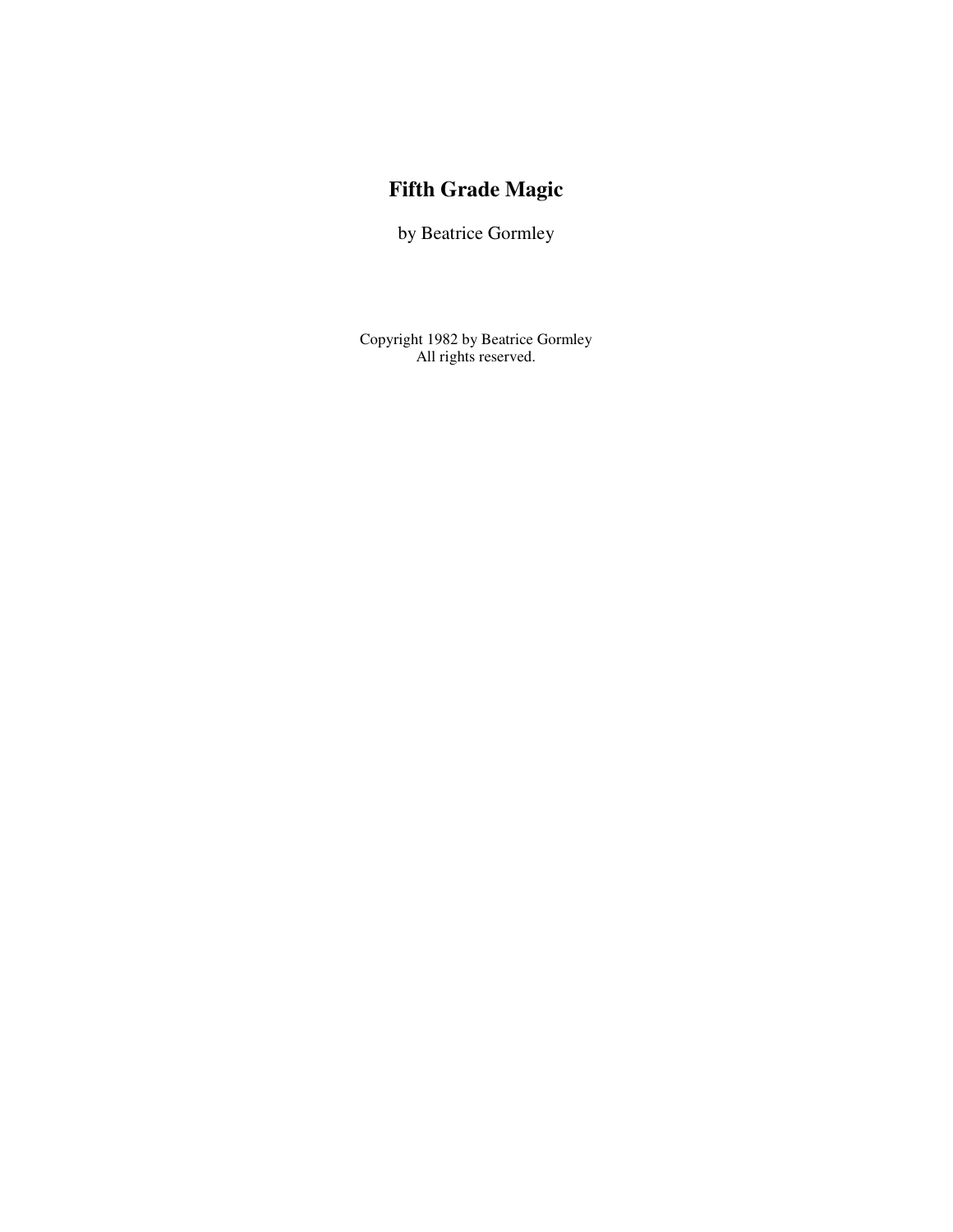*Also by Beatrice Gormley*  Mail-Order Wings Best Friend Insurance More Fifth Grade Magic Richard and the Vratch Paul's Volcano The Magic Mean Machine Wanted: UFO Sky Guys to White Cat Ellie's Birthstone Ring Back to the *Titanic*! Back to Paul Revere! Back to the Day Lincoln Was Shot!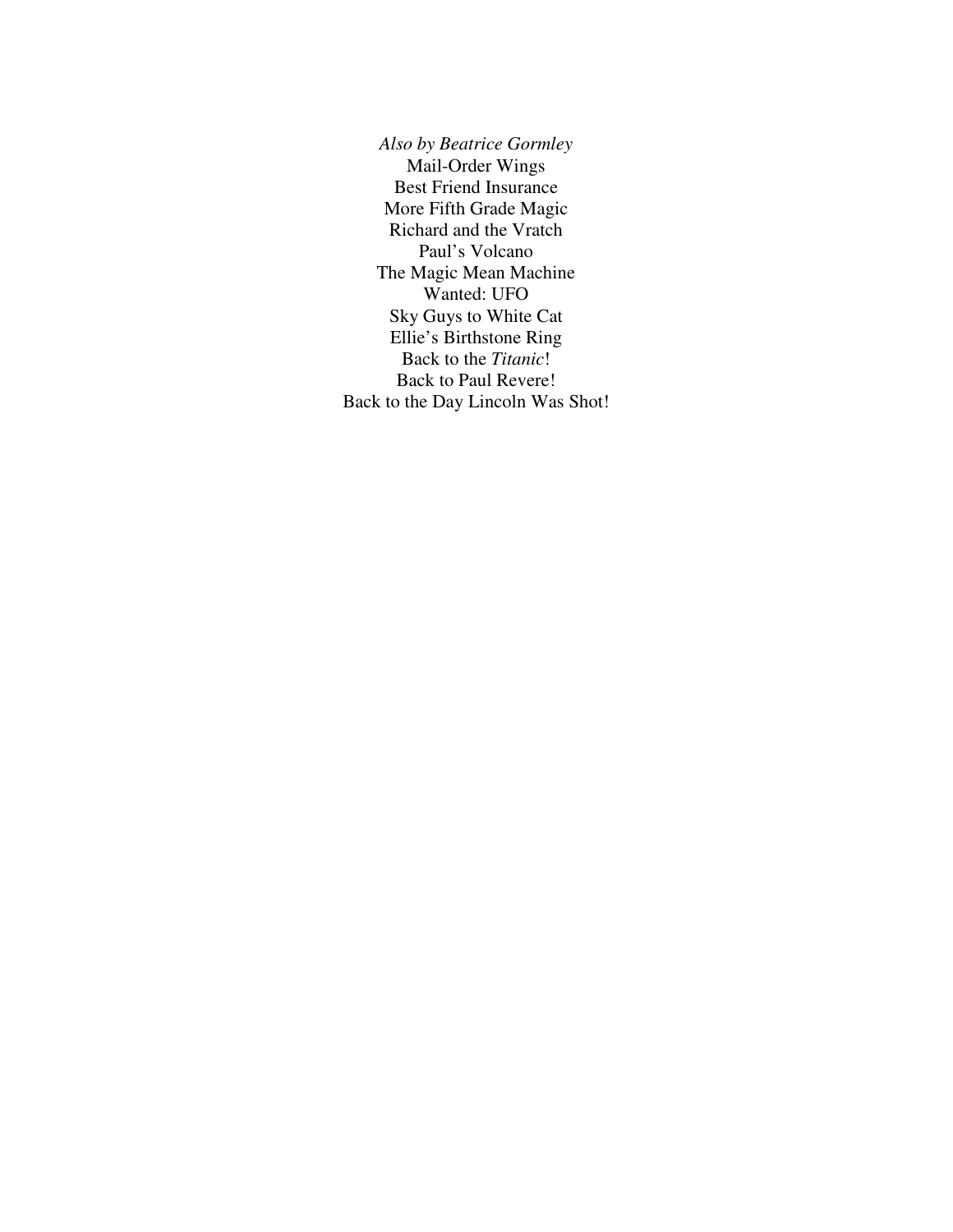to my husband, Bob and to my fairy godmother, Jane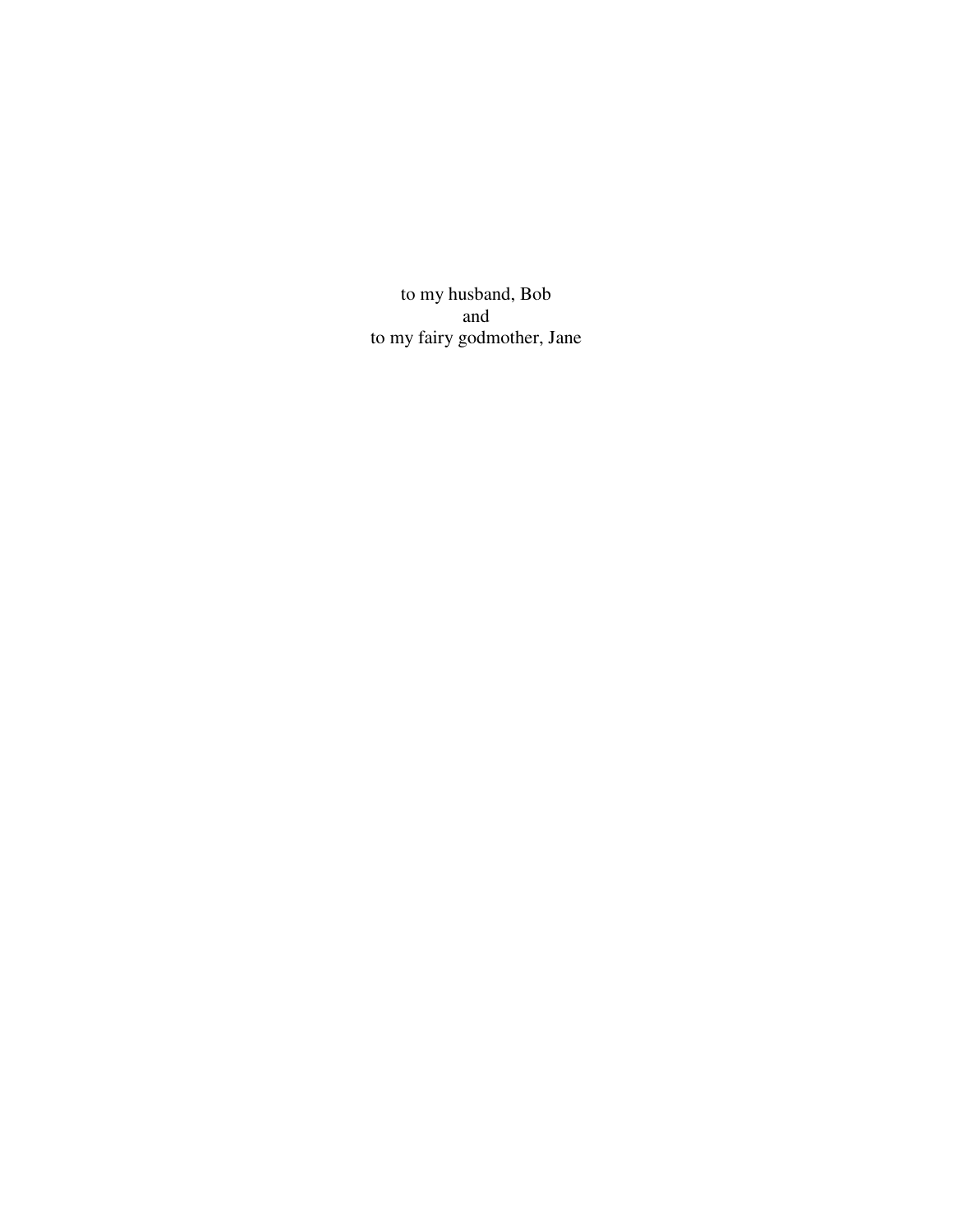## **1. The Rear View**

 Gretchen nudged Beth. "Look at Mrs. Sheppard," she whispered. "She looks like a hippopotamus."

 Beth glanced up from her fractions work sheet. "Good grief," she muttered. "You mean a hippo*bottom*us."

 Choking on a giggle, Gretchen gazed at the teacher, who was pinning papers on the bulletin board. Mrs. Sheppard liked to be in style, but this time she had picked the wrong style. She was wearing a gray skirt-like thing, really wide-legged knee-length pants. It made her seem—well, a lot larger than she was. "She must not have looked in the mirror this morning."

 "I guess she didn't have a *rear*view mirror," said Beth. They had to cover their mouths to keep from laughing out loud.

 Mrs. Sheppard looked over her shoulder, frowning at Gretchen and Beth's side of the classroom. "Let's keep our eyes and our thoughts on our work, people." Then a pushpin dropped from her hand, and she bent over to pick it up.

 As the teacher fumbled for the pushpin, looking even more like a hippobottomus, Gretchen heard someone whisper, "Ready—aim—fire!" It was Dennis Boyd, leaning out of his seat and aiming his pencil like a dart at Mrs. Sheppard.

 Now the whole class was giggling. But Mrs. Sheppard, straightening to face them, didn't seem to have any idea what the joke was. She swept the class with a stern look. "We have some exciting news to talk about, but not until after your math work sheets are done. And no fairy godmother is going to wave her wand and solve the problems for you—you have to work them yourselves."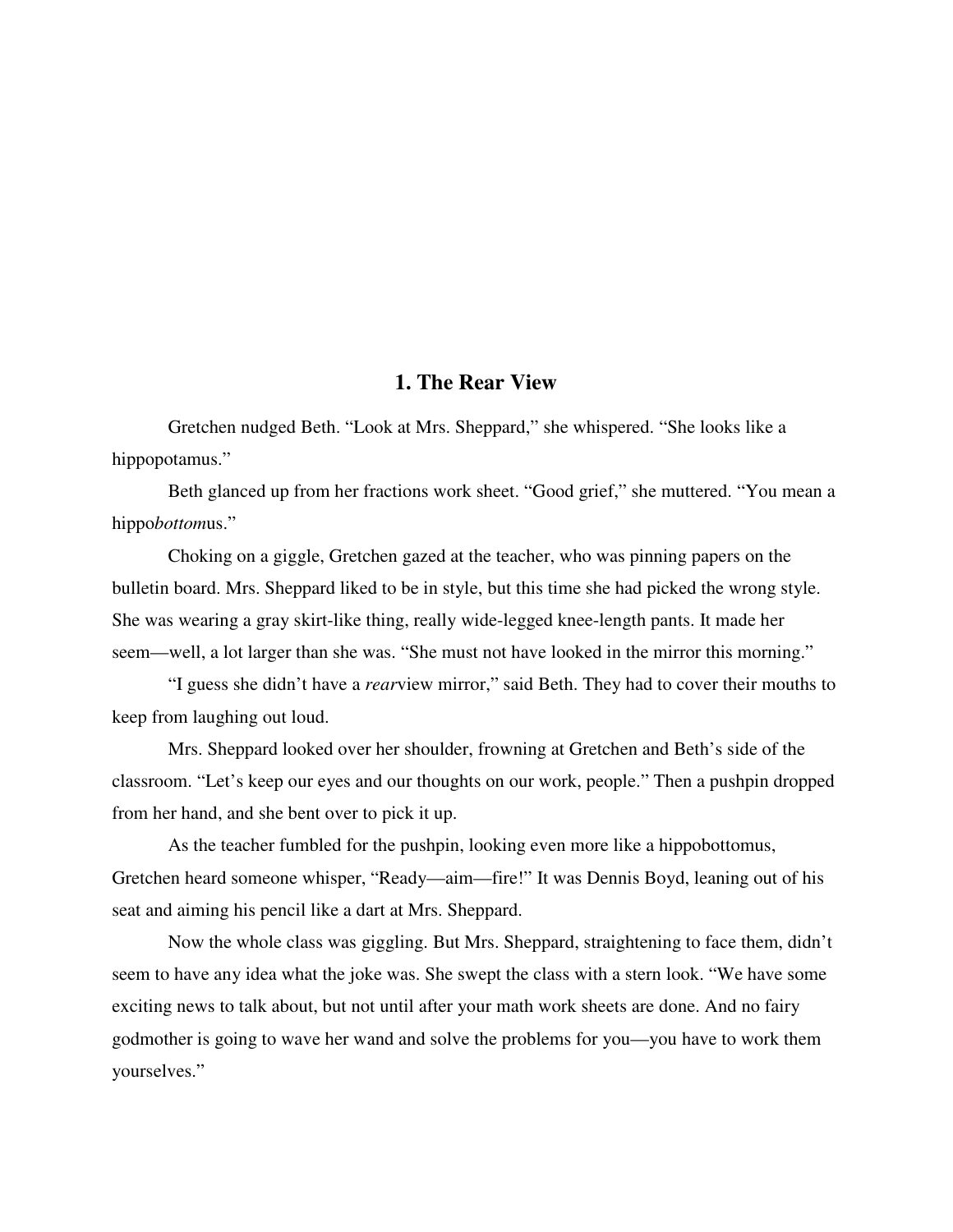Mrs. Sheppard was always saying things like that. Gretchen wished a fairy godmother *would* appear, just to show the teacher up. Right in front of the chalkboard, waving her sparkly want. *Bing*!—everyone's math problems solved.

 Gretchen had already worked the last problem, anyway. While she waited for the others to finish their work sheets, she took a piece of scratch paper and began to doodle. Without thinking about it, she drew a person . . . the rear view . . . a woman wearing silly-looking skirt/pants. In fact, Gretchen realized, it was quite a good picture of Mrs. Sheppard, complete with upswept hairdo and with her head turned sideways to show her big glasses.

 Putting down her pencil, Beth glanced over at what Gretchen was doing. Her eyes popped open wide, and a grin spread over her face. She mouthed silently, "That's really good, Gretchen!"

 Gretchen thought so, too. She signed her name at the bottom of the picture, the way artists do. Then the girl on the other side of Beth poked her, wanting to see what was so interesting, and Beth slide the picture along the table to her. Gretchen heard a gasp and a smothered giggle.

 "Everyone finished?" Mrs. Sheppard stood in front of the chalkboard, chalk in hand. "Very good—that's the kind of effort I like to see. Now for the fun. It's time to start working on the spring play!"

 Gretchen sat up straight. At last! The fifth grade play. She had been waiting all year for this. And she was prepared. In the drama club, which Gretchen had started a few weeks ago, she and the other girls practiced acting at recess.

 The teacher was writing the title of the play on the chalkboard: *Polly's Pies in Peril.* "We're going to put on an old-fashioned melodrama, people," she said, "In a melodrama, the audience can boo at the villain and cheer for the hero, which is such fun! Of course, we won't want to overdo it." Mrs. Sheppard smiled. Then she noticed Kathy, in the middle of the room, raising her hand. "Yes. What is it, Kathy?"

"I was just wondering, Mrs. Sheppard—are you going to direct the play this year?"

 That was a good question, thought Gretchen. This was Mrs. Sheppard's first year of teaching fifth grade—she was really a second grade teacher. She might not know anything about direction plays. But Ms. DiGrassi, the other fifth grade teacher, had been in charge of the play for years.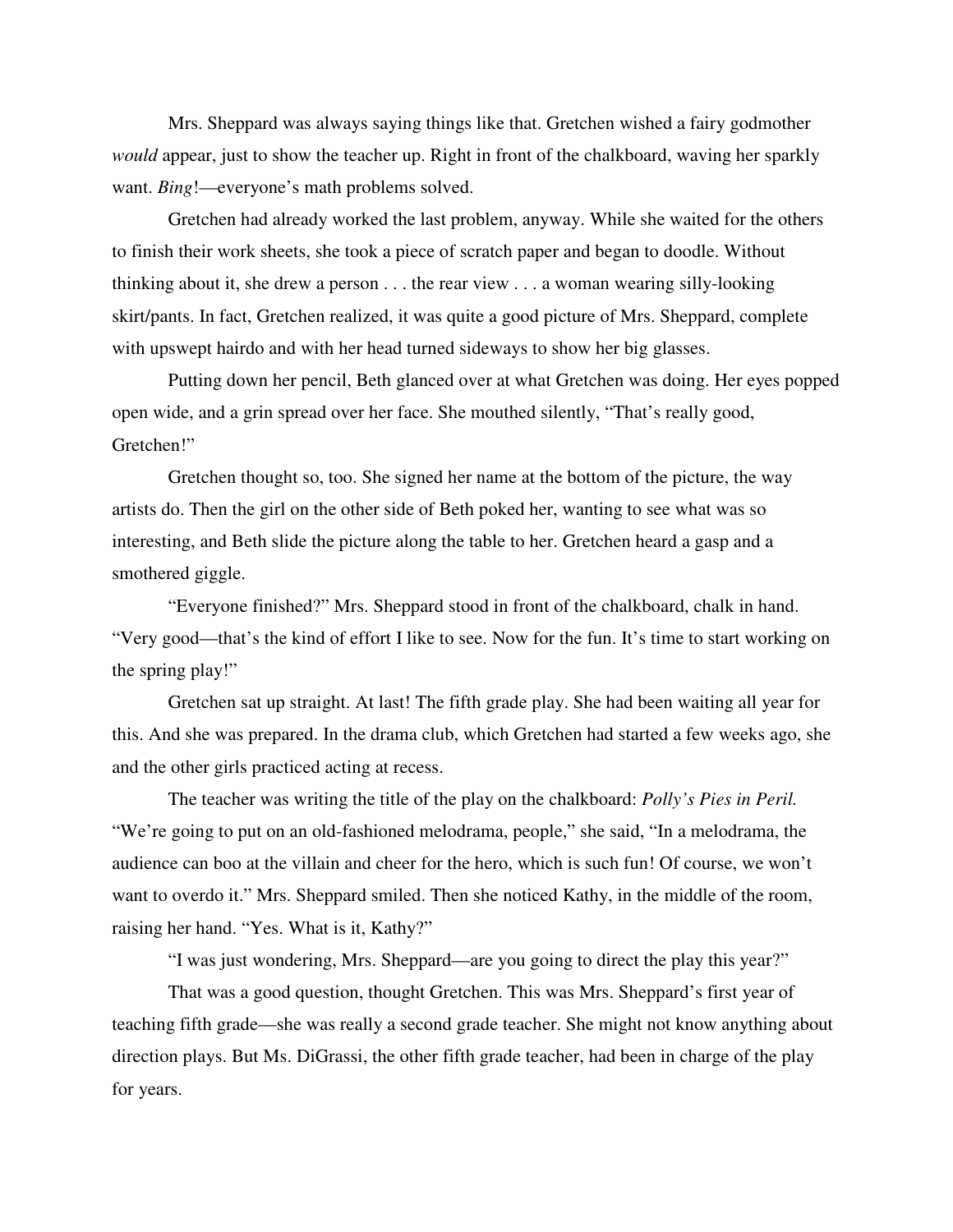"Oh, no." Mrs. Sheppard spoke hastily. "Ms. DiGrassi will direct the play. But I'm going to help her with the casting this afternoon, since she doesn't know most of you. And I want you to help me, people, by letting me know what you would like to do to make this the best spring play ever." She paused to give Amy, the new girl sitting next to Kathy, an encouraging smile.

 All right, thought Gretchen. Amy's been here since January—you don't have to baby her anymore.

 "I'll list the characters and the backstage jobs on the board," Mrs. Sheppard went on, "and everyone who wants to work on the play, please write down your first, second, and third choices."

 As the teacher began to write on the board, Gretchen saw a boy at the next table pass a piece of scratch paper to his neighbor, grinning and pointing at Mrs. Sheppard's back. It must be Gretchen's picture. She felt uneasy—she hadn't meant to let it get passed all over the class.

 Now the other boy was holding the picture up, and Gretchen caught a glimpse of it. Oh, no. Something new had been added. Circles, one inside the other, like a dartboard target, drawn over the teacher's backside! Gretchen jumped up to grab the picture, but just then Mrs. Sheppard turned around. She sank back.

 "You see, class, Winnie Winsum, the mother, has a little pie shop in her home. The heroine of the play is her beautiful daughter, Polly. . . ."

 As Mrs. Sheppard talked, Gretchen forgot about the picture. The classroom seemed to fade away, and Gretchen saw herself on the stage at the end of the gym. The spotlight was on her, Polly Winsum, in her old-fashioned dress with a long, ruffled skirt. So beautiful, so good. In dreadful danger from the villainous Cadmun Blackheart.

 A snicker from the middle of the room brought Gretchen out of her daydream. Her picture had traveled all the way over to Kathy! Gretchen made frantic motions to Kathy to hide the picture, but Kathy didn't seem to notice. She giggled out loud.

 Mrs. Sheppard turned from the board again with a frown. Cutting off her giggle suddenly, Kathy slipped the piece of paper to Amy. But it was plain that Mrs. Sheppard had seen her do it. Gretchen felt her stomach sink.

 "Kathy, I thought we all agreed at the beginning of the year that there was to be no note passing."

Kathy blinked innocently. "I wasn't passing notes, Mrs. Sheppard."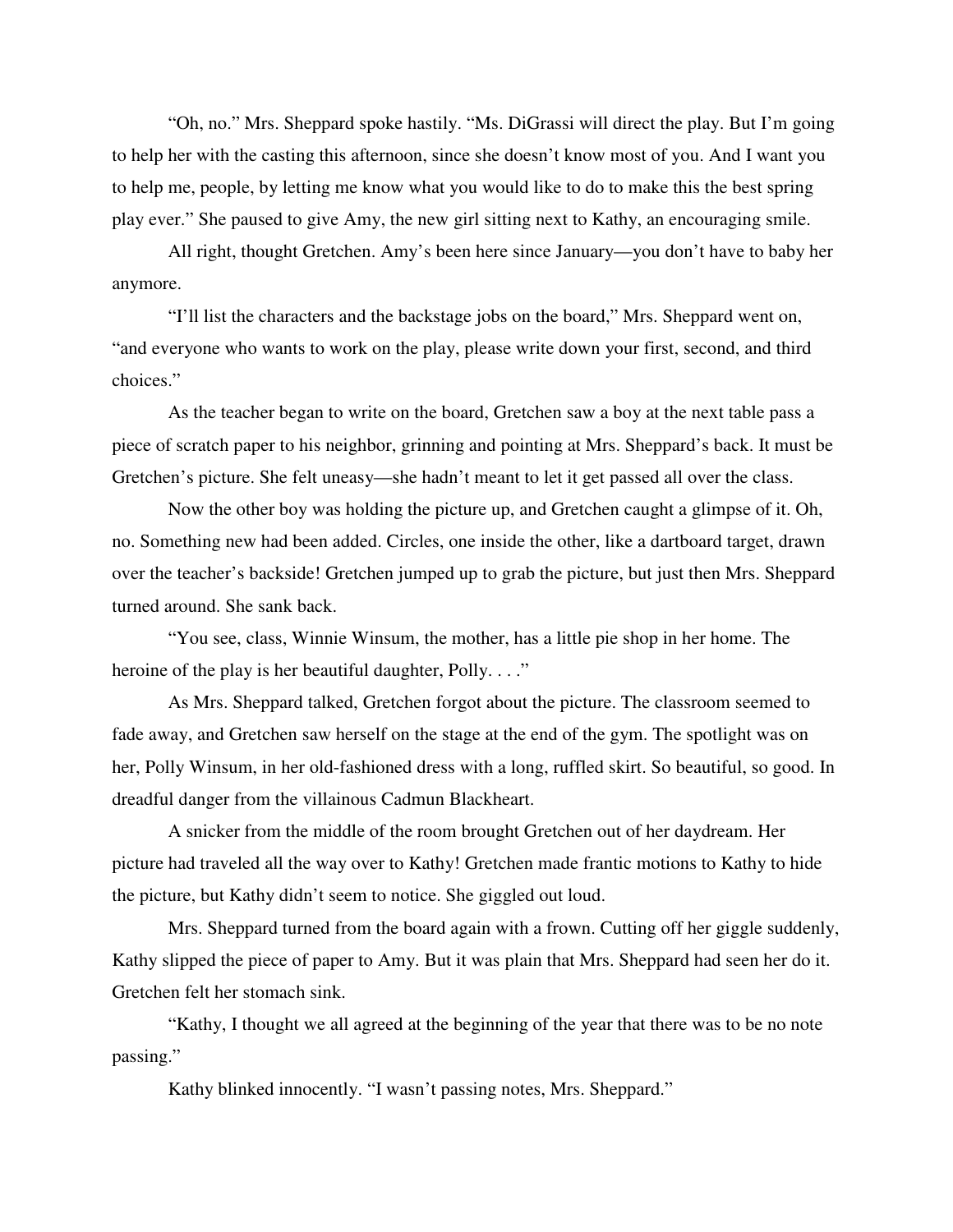Gretchen wished with all her might that she could run time backwards, like film in a projector. Then the picture would pass from Amy to Kathy, to the boys at the next table, to the girl on the other side of Beth, to Beth, and at last back to Gretchen, who would un-draw her hippobottomus portrait of Mrs. Sheppard.

 But time did not roll magically backwards. The picture was still in front of Amy, who as gaping as if it were a hand grenade. Nervously she twisted a lock of her long blonde hair.

 With a jab Mrs. Sheppard pushed her pink-lensed glasses up on her nose. "Amy, please bring that paper to me." She added more gently, "Of course I'm not blaming *you*."

 Now Gretchen was going to get it. Why had she let them pass the picture around? Why, oh, *why* had she signed her name?

 Mrs. Sheppard took the picture from Amy and stared at it, pressing her lips together tightly. Her eyes rested for an instant at the bottom of the picture, narrowing. Then she crumpled the paper and dropped it in the wastebasket. Not even looking in Gretchen's direction, the teacher glanced at the clock. "Time to line up for lunch. It's outside recess today, people, so take your sweaters and jackets."

 It was the best kind of day you could expect in March—cold, but bright and not too windy. At recess, Gretchen and Beth and Kathy and the other girls in the drama club gathered near the edge of the woods that bordered the playing field. Here the ground rose a few feet into a flat-topped knoll, useful for a stage.

"Kathy, thanks a lot for getting me into trouble," said Gretchen.

"Yeah," said Beth. "That wasn't too bright."

 "Me—?" Kathy sputtered. "*I* didn't draw that picture of Mrs. Sheppard. *I* didn't pass it around. Anyway," she went on in a reasonable tone, "you didn't get into any trouble. Mrs. Sheppard didn't do anything."

 "She didn't do anything *yet*," said Beth. "She might be thinking up some fate worse than death."

 "Oh, well," said Gretchen. She was still irritated with Kathy, but she didn't want to spend the recess arguing. She looked around at the others. "Let's start the scene. Hey, wasn't it a good thing we've been practicing acting? I knew the play was coming up soon." She took a paperback book from the pocket of her jacket. "This time Beth can be the spy, and—"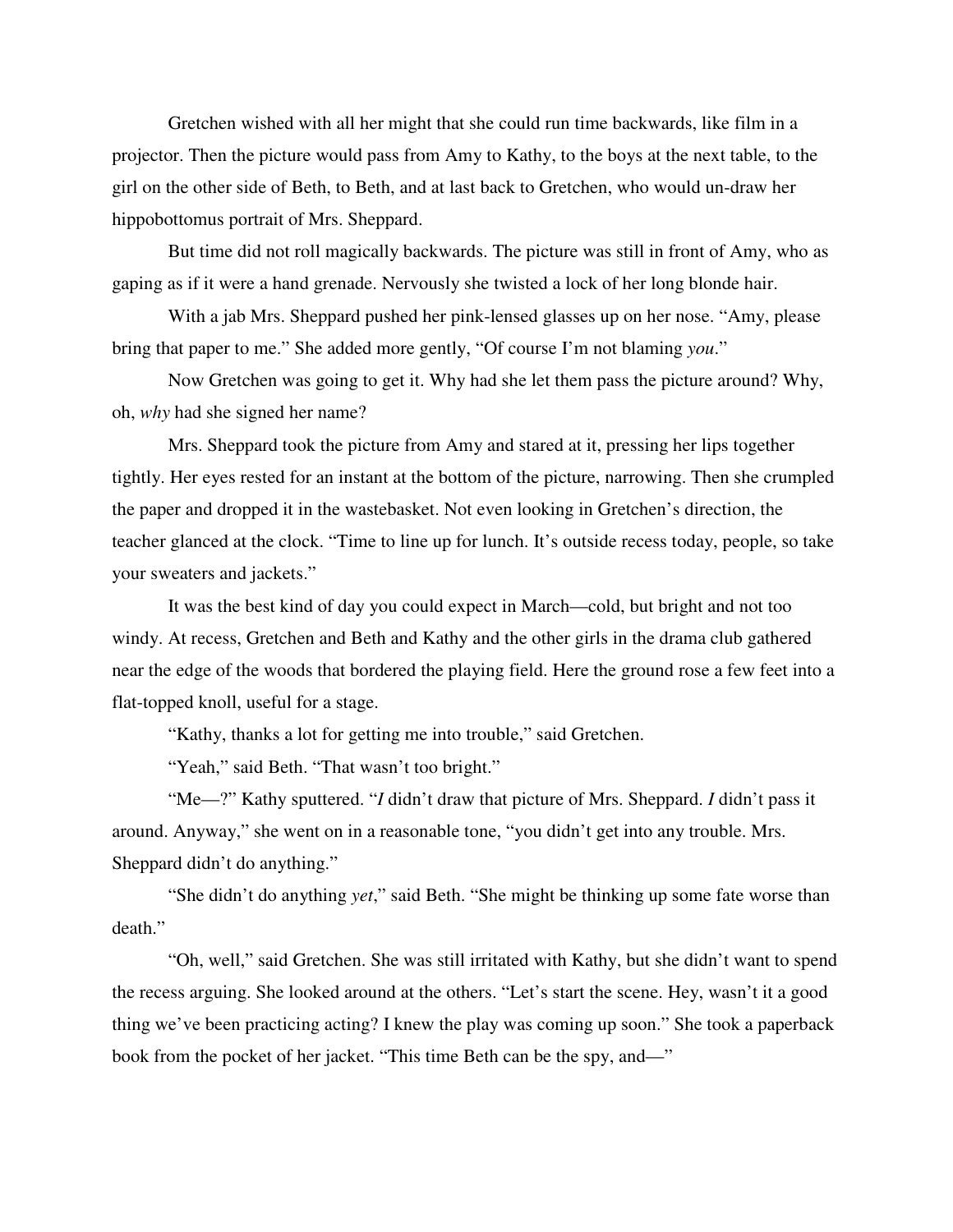"Just a minute." Kathy motioned toward another group of girls, playing foursquare on the paved space near the building. "Why don't we ask Amy if she wants to be in the drama club? She'd be good."

Gretchen raised her eyebrows. "Amy Sacher? What makes you think—"

 But the other girls were murmuring. "Yeah, let's ask Amy." "It would be nice—she's new." "I wish I had long blonde hair like hers." "She's going to be a model, you know."

 "Good grief," said Beth to Gretchen. But Kathy was already trotting across the field, dodging the boys playing soccer. She waved at Amy, standing in the foursquare line.

 Gretchen tried again. "Let's get started, anyway." But the others paid no attention. They were squinting into the bright sunlight, watching Kathy talk to Amy.

 From this distance the most noticeable thing about the two girls was their long hair, Kathy's dark and Amy's blonde. Strands of it blew across their faces as they talked. Gretchen saw that they were both wearing their hair pulled back with big barrettes. Was Amy copying Kathy, or the other way around?

 After a moment's conversation, Amy shook her head. Kathy said something, shrugged, and trotted back toward the drama club.

 The group waited expectantly as Kathy ran up, panting. "Amy said she'd rather play foursquare."

 "Fine," said Gretchen, jumping up on the rise. "Let's stop wasting time. If Beth's the spy, then—"

 "I'm sort of tired of acting myself," said Kathy loudly. "I don't see why we have to practice anymore when we're going to be doing the play in school." She stared at Gretchen. "I think I'll start a new foursquare game."

"Me too," said one of the girls.

 "Hey, yeah, let's all play foursquare!" Another girl stopped and glance apologetically at Gretchen. "It's getting kind of boring, just acting every day."

 Boring! Gretchen couldn't believe what she was hearing. "You can't be good actors without practicing."

But they were all drifting after Kathy, who was halfway across the playground again.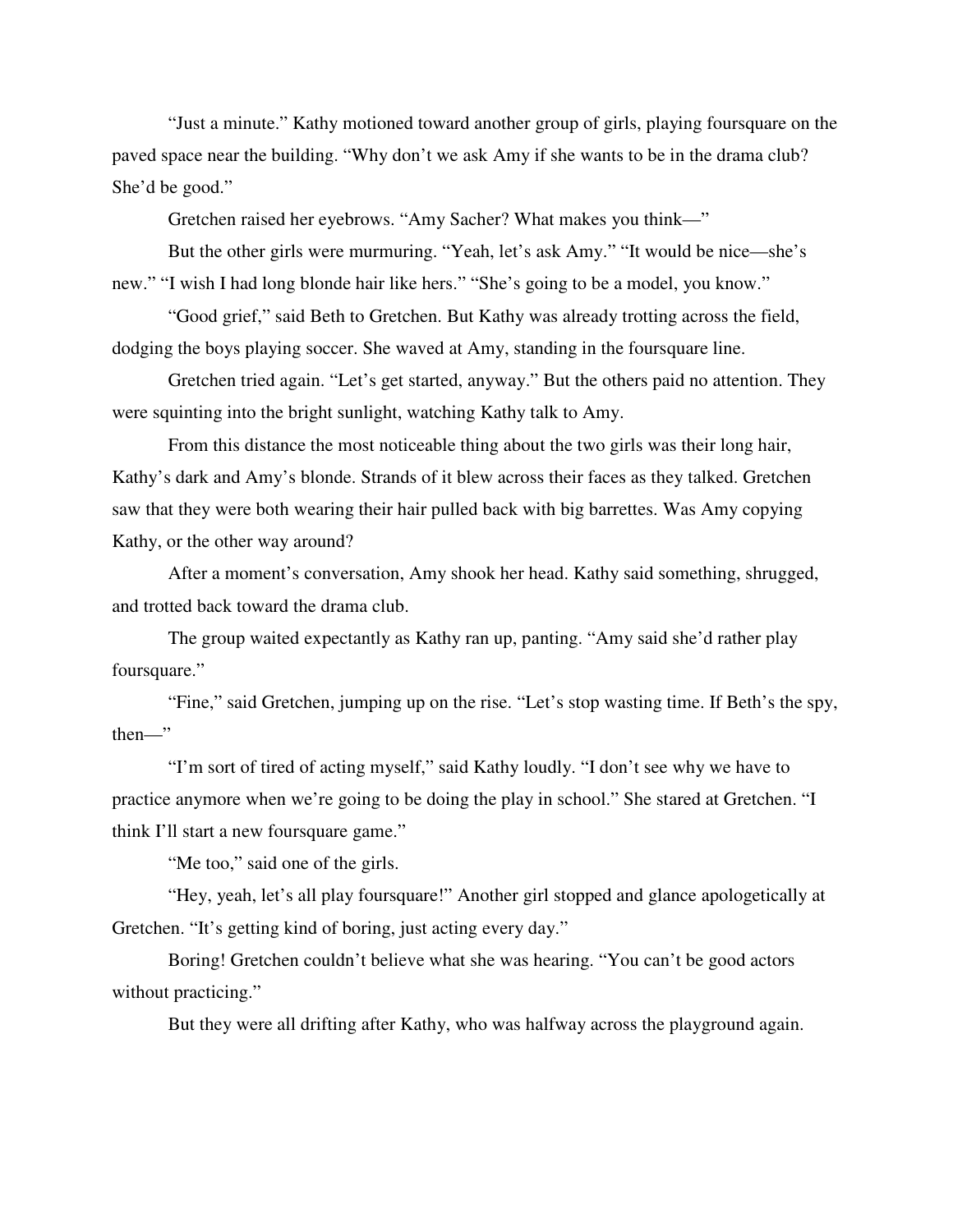Gretchen watched them go, her teeth clenched. Then she looked down from the rise at Beth, the only remaining member of the drama club. "Don't you want to play foursquare?" she asked bitterly.

"It might be fun for a change," said Beth in a soothing tone. But she made no move to go.

 Gretchen kicked at the winter-brown grass, making heel marks in the damp ground. "They're so stupid. I don't know why they think Amy's so great, with her sweetie-sweet smile. And they don't even care that much about the spring play!" Her voice rose in disbelief. "I've been thinking about being in the play ever since I was in kindergarten!"

 "Really?" Beth sounded sympathetic but surprised. "I don't even remember what play they put on when we were in kindergarten."

 "It was *Cinderella,*" said Gretchen. "Kathy's older sister was the fairy godmother, and the star fell of her wand. Don't you remember that?"

 "Oh, yeah." Beth giggled. "Anyway, the play for this year sounds pretty good. *Polly's Pies in Peril.* What part did you ask for?"

 "Polly Winsum," said Gretchen without hesitating. Then she glanced sharply at Beth. Gretchen wanted very badly to play the heroine, but she would hate it if she beat out Beth for the part. "You didn't—what part did you ask for?"

"Spotlight technician," said Beth.

 Gretchen's jaw dropped. "But—but that isn't even a part! Don't you want to be in the play? I bet you could get the part of the mother, or the neighbor, at least."

 Beth shrugged. "I think I'd rather work the spotlight. I got tired of learning lines in the drama club. Anyway"—she grinned—"if I'm working the spotlight, I'll shine it on you all the time."

 A warm feeling of friendship came over Gretchen. Beth wasn't any more serious about acting than the other girls, but she had stuck by Gretchen anyway. "Okay, sounds good to me." Gretchen stepped down from the rise. "We can't act out a scene with only two people. I guess we might as well go play foursquare."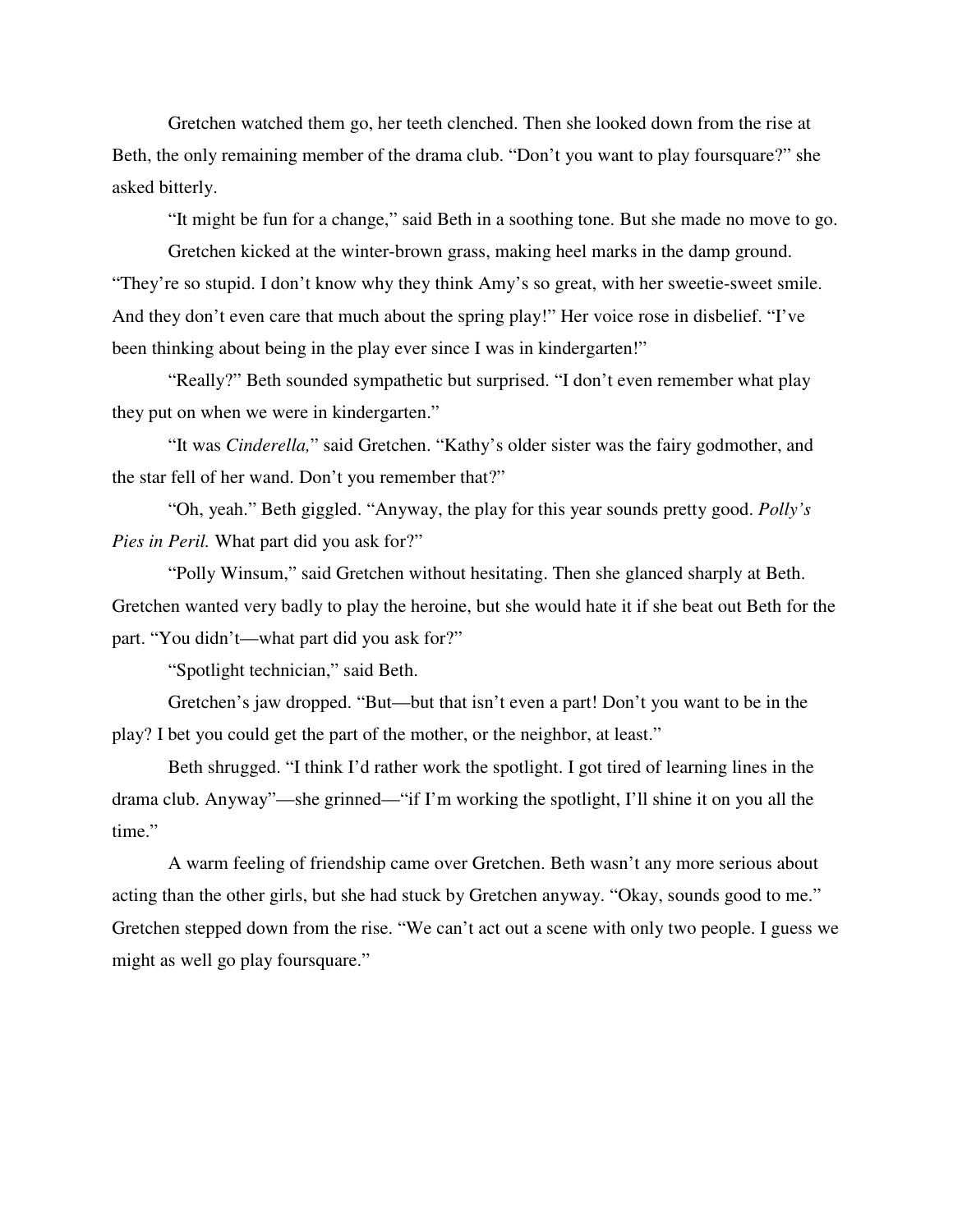## **2. A Celebrity in Our Midst**

 In school the next morning, the girls' coat closet smelled like vinyl slickers and damp wool. Wrinkling her nose, Gretchen tugged off her boots, added them to the line inside the closet, and padded to her table to put her shoes on. "Hi, Beth."

 "Hi." Beth was twirling one of her brown braids, staring at the windows across the room. "Yuck. Inside recess."

 Glancing up from her shoelaces, Gretchen saw the sleet sliding down the panes, blurring the dark, bare trees and dingy grass outside. "Oh, well," she said cheerfully. She took her pencil box out of her book bag, removed her special pencil with the fluffy end, and placed it on the table, reading to write. "At least we'll find out who gets which part in the play." She looked up at the chalkboard, where the characters and the backstage jobs were still listed. Polly Winsum, heroine.

 "I wonder how Mrs. Sheppard will pick kids for the parts, though," said Beth thoughtfully. "She's never seen any of us act."

 "No, but she could tell who would be a good actor from other things—like who reads with expression, who has a good loud voice, who doesn't mind getting up in front of the class. Things like that." Gretchen spoke confidently. She did all those things well.

 By now the other children had taken their places at Gretchen and Beth's table, and the classroom was almost full. As the teacher opened her attendance book, Gretchen studied her face. Mrs. Sheppard *did* understand how to pick actors, didn't she? She would have to see that Gretchen should have a big part, anyway. But Gretchen didn't want just any big part—she wanted to play Polly Winsum, heroine.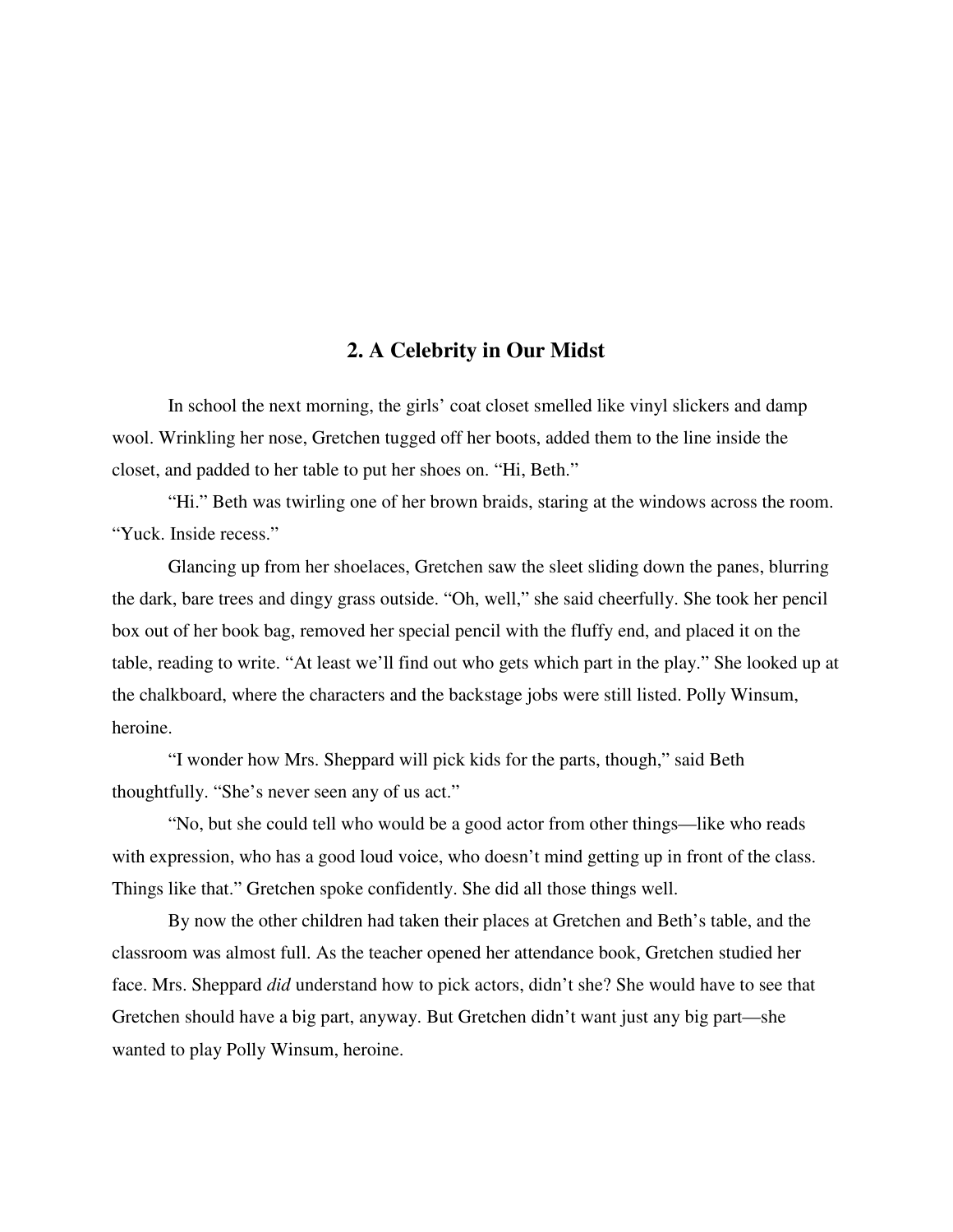A hand with small, slim fingers reached in front of Gretchen, stroking the fluffy end of her pencil. It was Amy. "That's cute, Gretchen," she said. "Your pencil looks like a weird little person, with those googly eyes."

 Picking up her pencil, Gretchen smoothed the tuft of orange fluff on the eraser end. "Thanks," she said coolly. Amy might charm everyone else, but she wasn't going to charm Gretchen. Not after breaking up the drama club.

 Amy hesitated, as if she wanted to say something else, but now Mrs. Sheppard was raising her hand for silence. Amy hurried to her seat in the middle of the room.

 Picking up a newspaper clipping from her desk, Mrs. Sheppard waved it in front of the class. "People, does everyone know we have a celebrity in our midst?" Beaming at Amy, she pushed her glasses up on her nose with one finger. "This article was in last night's paper— 'Modeling Career Launched.' "

 As Mrs. Sheppard began to read the article out loud, everyone turned to look at Amy. Next to Amy, Kathy was almost jumping out of her seat with excitement. But Amy gazed down at the table, her eyelashes shadowing her cheeks.

 Pretending to be modest, thought Gretchen. How sweet. Watching Mrs. Sheppard reading, she wondered, as she had wondered before, why anyone would wear glasses with pink lenses. They might be in style, but they made Mrs. Sheppard's eyes look read and tired. "I see the world through rose-colored glasses," Mrs. Sheppard had joked on the first day of school. Haha, thought Gretchen. She certainly sees Amy through rose-colored glasses.

 Pinning the article next to a picture of pussy willows on the bulletin board, Mrs. Sheppard picked up a stack of dictionaries. "Paper monitor—that's you today, Kathy—pass out lined paper." She moved among the tables, giving out the dictionaries. "Everyone copy the vocabulary words from your reader and look up each definition, Remember, people, practice your handwriting every time you write."

 The morning dragged on. Each time Mrs. Sheppard opened her mouth to speak to the class, Gretchen was sure she was going to announce the parts for the play. Her heart would start to race. But then Mrs. Sheppard would only call up another reading group.

 Could Mrs. Sheppard have forgotten? Gretchen looked up from her paper of "Did You Understand?" reading questions. The teacher was walking up to the chalkboard. Gretchen decided to ask her about the play. "Mrs. Sheppard?"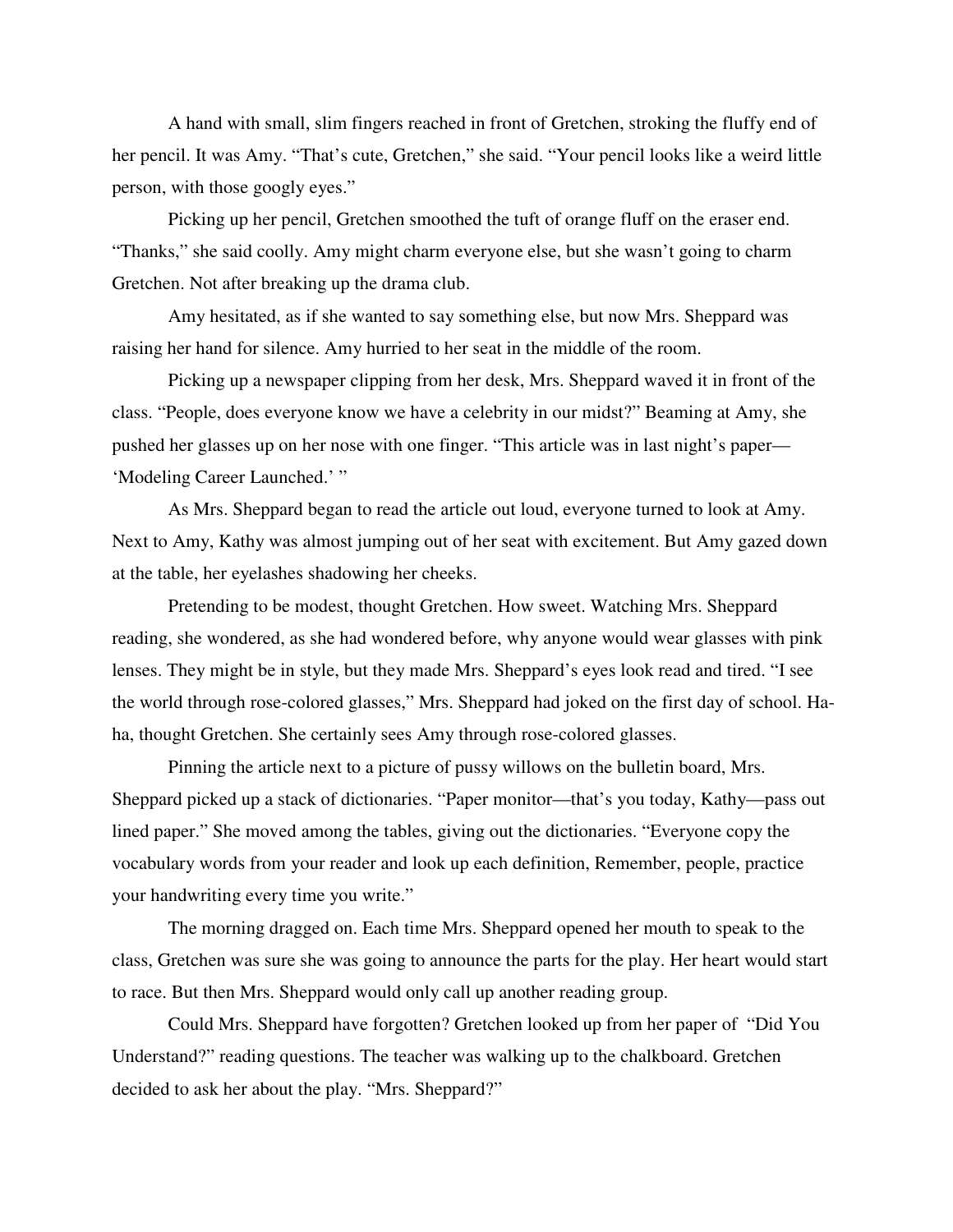But at the same moment, the teacher, said, "People, pencils down, all eyes on me. Please don't interrupt, Gretchen. She looked around the classroom, chalk poised, until the murmuring died down. "Ms. DiGrassi and I got together yesterday after school and assigned responsibilities for *Polly's Pies in Peril.*" She pointed to the name of the play at the top of the board. "Now, before I announce the parts and other jobs, I want to make it clear that there is no *un*important work to be done on the play. Every part, every job is important! If the spotlight technician"— Beth sat up straight—"doesn't turn on the spotlight, the audience won't see the heroine. If the townsperson who has only two lines doesn't say them correctly, the villain won't get his cue." Mrs. Sheppard smiled brightly around the room. "Plays don't happen by magic. We'll all have to work our hardest."

 Gretchen twiddled her fluffy-ended pencil. Yes, we know, Mrs. Sheppard. Plays don't happen by magic. Just announce the parts!

 But now, finally, the teacher was writing names next to the list of characters and backstage jobs. "Winnie Winsum, the mother, is Jennifer Bell, from Ms. DiGrassi's class. The Winsums' neighbor will be Kathy. Spotlight technician—Beth McEvoy."

Beth turned to Gretchen, mouth open in delight. She bounced in her seat.

Gretchen smiled and shrugged. If that's what made Beth happy—

"Polly Winsum—Amy Sacher."

 Mrs. Sheppard's words punched Gretchen in the stomach, making her gasp. She stared disbelievingly at the teacher, who was beaming over her shoulder at Amy as she wrote.

 Amy turned to Kathy with a big smile, clapping silently. Now Mrs. Sheppard was writing on the other side of the board. "Scenery manager—Gretchen Nichols. This work will make use of Gretchen's artistic ability." Somebody in the back snickered, but Mrs. Sheppard didn't look at Gretchen or smile.

Mrs. Sheppard hates me, thought Gretchen.

 She felt as if the teacher had slapped her in the face. A teacher couldn't make decisions, like who got which parts in a play, according to likes and dislikes.

But that's just what Mrs. Sheppard was doing.

 It was one thing for Gretchen, who was a kid, to pass a funny picture of Mrs. Sheppard around the class. It was another thing for Mrs. Sheppard, the grown-up teacher, to shut Gretchen out of the play.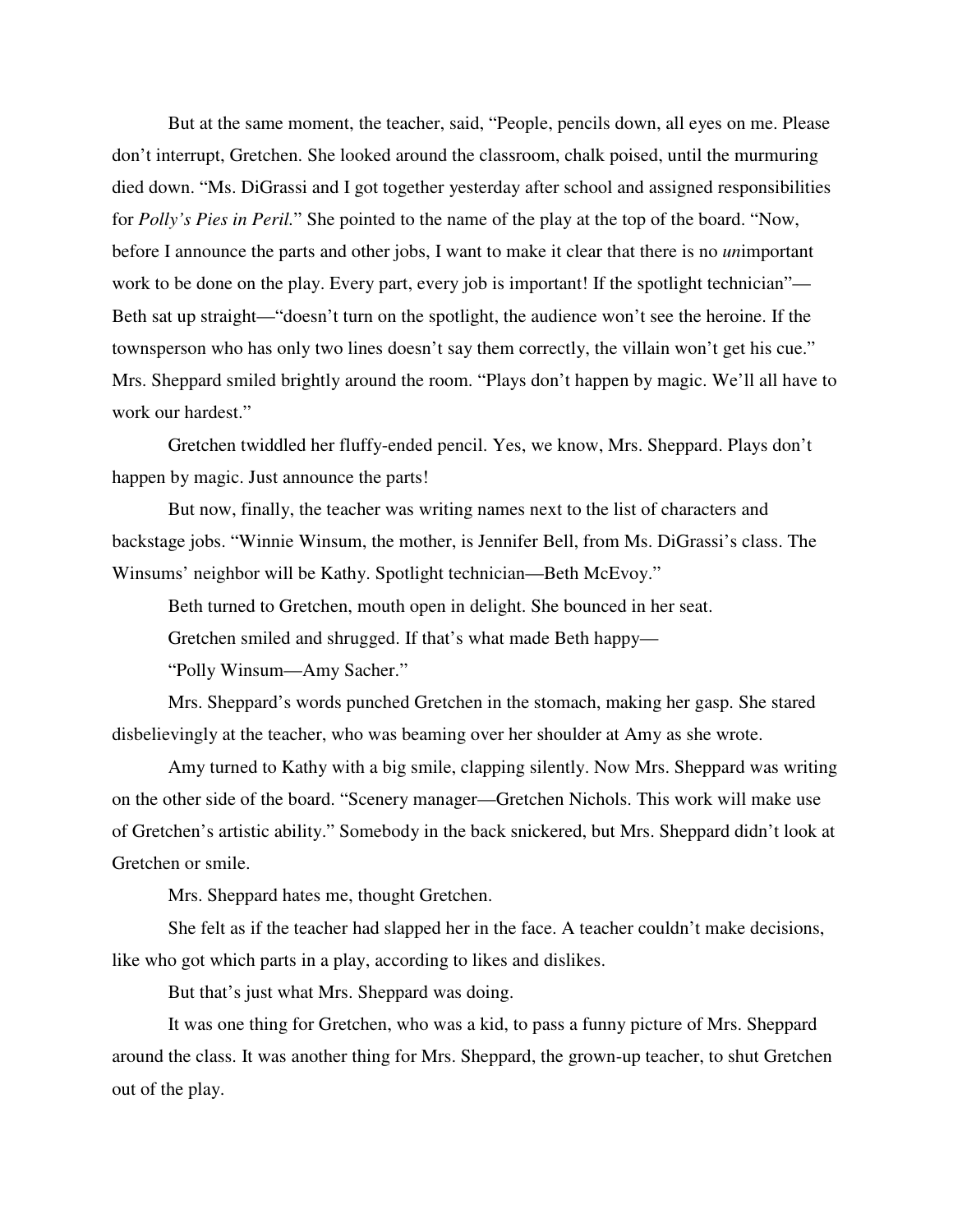How could she?

 The teacher went on writing and talking, but the buzz of comments and laughter seemed far away from Gretchen, as if she were in a glass booth. Polly Winsum—Amy Sacher. Scenery manager—Gretchen Nichols. She felt a trembling inside, as if she might scream right out in class, "It's not fair!" To keep the scream down, she squeezed her hands together hard, clasping her wispy-headed pencil between them.

 "Cadmun Blackheart," Mrs. Sheppard was saying. "The banker—and what else is he, people?"

"The villain," said several boys and girls.

"Right! Cadmun Blackheart—Dennis Boyd."

 Gretchen glanced up Dennis pretended to fall off his chair in horror. There were whistles and cheers around the classroom, and the boy sitting next to Dennis punched his shoulder. "Oh, Dennis is a bad, bad man!"

 Shaking his blond forelock out of his eyes, Dennis called out, "I said I wanted to be a stagehand!"

 Calmly Mrs. Sheppard said, "I think you'll find you can really get into this part, Dennis." Gretchen noticed that the teacher didn't look at him, either. "Where was I? Oh—townspeople."

"Dennis Boyd, the villain," whispered Beth to Gretchen. "Typecasting!"

 Gretchen couldn't even smile. She stared down at her pencil, smoothing the fluffy orange hair straight up. The pupils of the plastic eyes wobbled, astonished.

 Gretchen heard chalk squeaking on the board and Mrs. Sheppard's voice going up and down, but she couldn't bear to look at the board or listen to what the teacher was saying. She wished she never had to hear Mrs. Sheppard's voice again. It's not fair, she said silently to her pencil. I've been waiting for five years. I've even been practicing acting to get ready for the play!"

The pencil nodded sympathetically.

 Amy just moved to town this winder! And she didn't even want to join the drama club. And she gets her picture in the paper, and everyone's so impressed with her. Why should she get the part?

The pencil didn't know. It shook its head, baffled.

"Gretchen."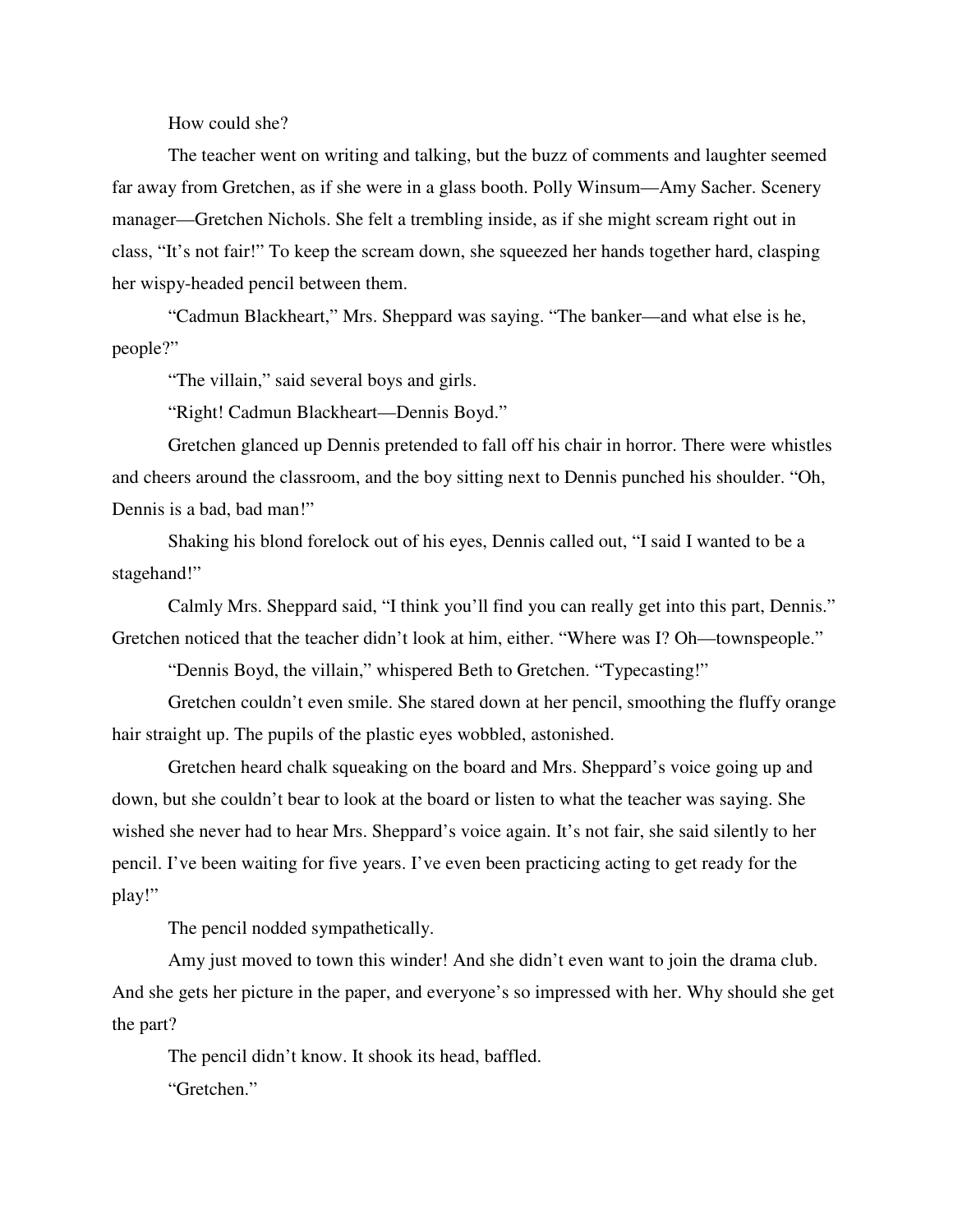Feeling a nudge from Beth, Gretchen looked up. Mrs. Sheppard had said her name.

 "—understudy," the teacher was saying. "So you have two important duties instead of just one." She put her chalk down. "Time to line up for lunch, people. Leave your coats in the closet—inside recess today."

 "No kidding," said Beth softly to Gretchen. She nodded at the sleet still streaking the windows.

 Gretchen stood up, frowning at the board. "What did Mrs. Sheppard say about understudies?"

 "She said you were the understudy for Polly Winsum. I'm the understudy for the mother."

 Gretchen looked away from the sympathy in Beth's eyes. She would *not* cry in front of everybody, especially the teacher.

 Turning from Beth, Gretchen joined the line forming at the door. To avoid meeting anyone's eyes, she stared at the bulletin board beside her. Pussy willows. Papers with redpenciled A's at the top. And a newspaper clipping: "Modeling Career Launched."

 Gretchen's stomach tightened. She didn't want to look at the newspaper picture, but she couldn't pull her eyes away from it. It showed Amy, her long blonde hair flowing over her shoulders, sitting in front of a backdrop, smiling at the photographer. A lean, stylish-looking woman—she must be Amy's mother—watched them with a pleased expression.

Amy's modeling career was launched. Gretchen's acting career was sunk.

 Later that afternoon Gretchen plodded past the spruce trees beside her driveway. The sleet had turned into drizzle, but it had been a long, cold, wet walk, and her book bag dragged at her arm. At least now she could make herself a cup of cocoa and tell her mother what had happened. Gretchen pulled open the back door. "Mom?"

 But even before she pushed back the hood of her slicker, Gretchen knew this was not the afternoon to look for sympathy. From the living room the vacuum cleaner whined urgently, and the kitchen reeked of some kind of sauce with wine in it—ugh. Mom wouldn't be cooking and cleaning like this unless they were having company for dinner tonight. Well, that might not be so bad. Maybe it was Gretchen's Aunt Marianne and her boyfriend Paul.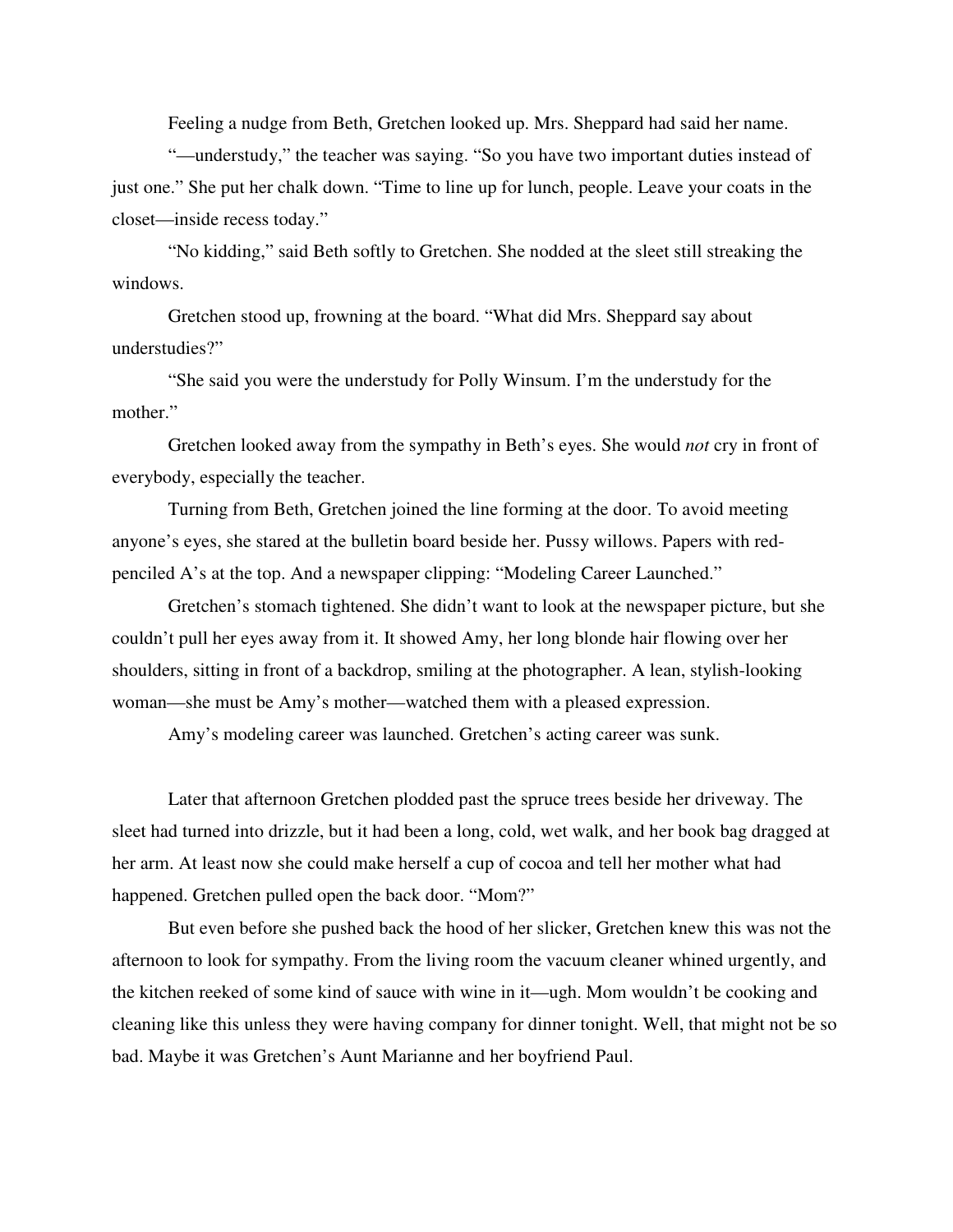Unsnapping her slicker, Gretchen clumped through the laundry room and into the kitchen. "Mom?"

 "Gretchen?" The noise of the vacuum cut off with a snarl, and her mother, wild haired, appeared in the doorway to the dining room. Gretchen's baby brother Jason crawled up behind Mrs. Nichols and pulled himself upright, holding on to her leg. "Hi. I need your help, because— Gretchen! You go right back into the laundry room with those books! Here I am running around like a crazy person, trying to get the house cleaned up and fix something impressive for dinner and watch Jason, and you track in mud!"

 A nice welcome, thought Gretchen, but she retreated to the laundry room. "Who's coming—Marianne?" she called as she pulled her boots off.

 "I wish it were," said her mother. "I wouldn't have to knock myself out for Marianne and Paul. It's some business people Daddy invited to dinner tonight. And I couldn't leave my office as soon as I hoped to, because I had a new client and had to go over his accounts with him and explain that I couldn't magically solve *all* his problems for him. And this place is such a horrible MESS!"

 As Gretchen stepped back into the kitchen, her mother went on, "Now *please* do not put your books down here. Take them right up to your room, and I mean your room, not just putting them on the stairs to take up later. And also take that sweater that's been hanging on the back of the rocker for six days." Mrs. Nichols pointed across the kitchen.

 How could her mother talk to her like this? Not even "How was your day at school?" let alone "Did you get the part you wanted in the play?"

 And her sweater *hadn't* been there for six days. "I only left it there yesterday," muttered Gretchen, snatching the sweater from the back of the rocker. She stuffed it into her book bag and charged at the stairs, swinging her leg over the baby gate.

 "And after you put your things away, please come back downstairs and help tidy up," called her mother. The giant-mosquito hum of the vacuum started up again.

 As Gretchen reached the top of the stairs, she heard Jason begin to howl over the vacuum cleaner noise. Gretchen felt like howling herself. Mom would put Jason in the playpen and give him a teething biscuit, and he would be fine, but what about her?

 Gretchen dropped her book bag on the floor of her room. Yes, what about Gretchen? What could she do? How could she stand it?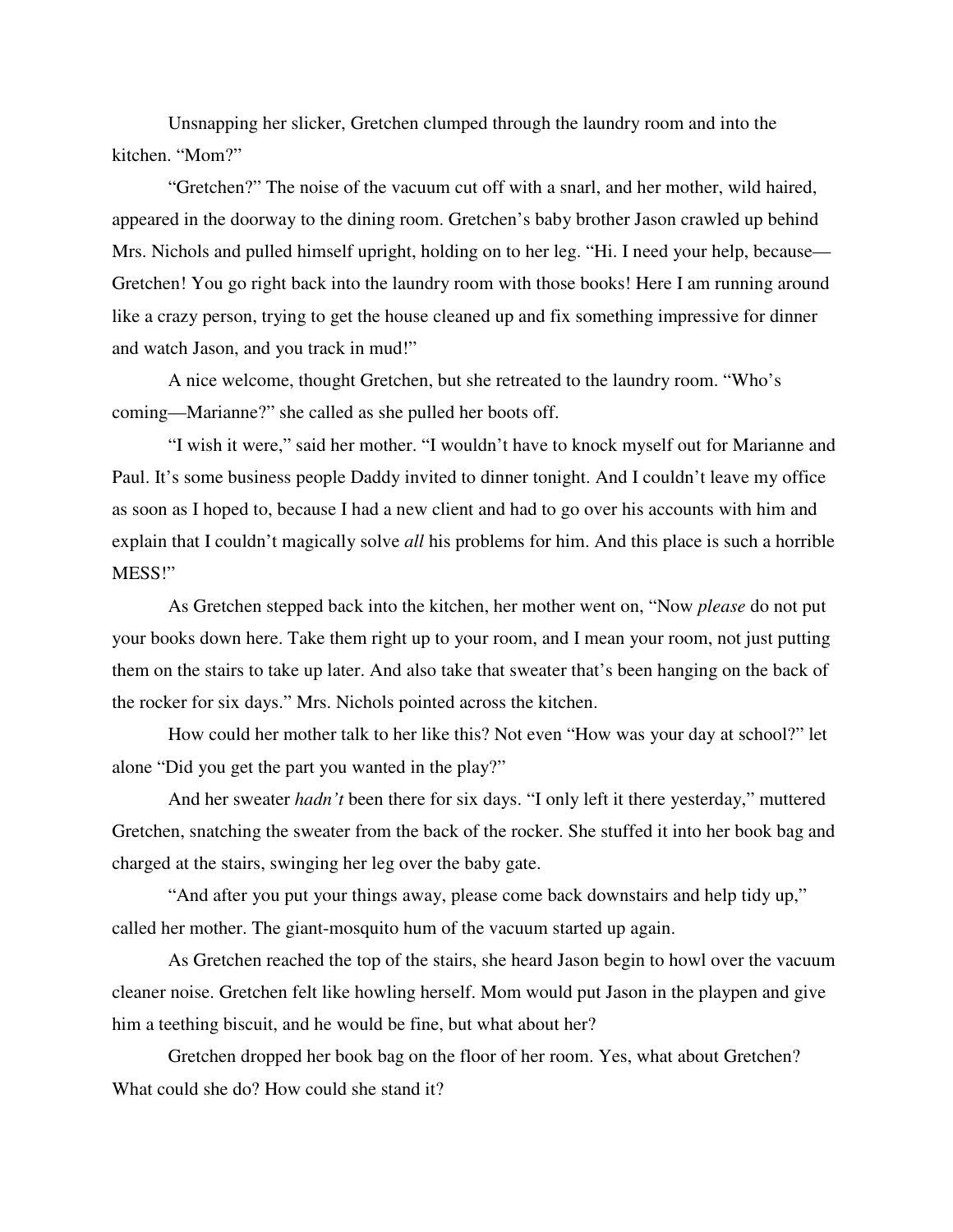And especially, how could Mrs. Sheppard treat her like that? Gretchen had known, even before the teacher saw her drawing, that she wasn't Mrs. Sheppard's favorite pupil. But she never dreamed the teacher might do something that would hurt the play.

 Now Gretchen began to see how the teacher might have been thinking. Mrs. Sheppard didn't know anything about plays or about who would be the best actor. All she knew was that she could do something nice for Amy by making her the heroine and punish Gretchen by not giving her any part in the play at all.

 It was Gretchen, not Mrs. Sheppard, who had made the big mistake. If Gretchen had understood the teacher, she never would have drawn her rear view. . . . Well, anyway, she wouldn't have let it be passed around the class. She would have been polite and sweet to Mrs. Sheppard, starting in September. Oh, why hadn't she been?

 But maybe it wouldn't have made any difference. Maybe Mrs. Sheppard would have chosen Amy anyway, because Amy was prettier.

 That idea gave Gretchen an odd, helpless feeling. Stepping in front of the mirror over the dresser, she leaned forward to look into her own blue-gray eyes. Her ginger-colored hair, damp from walking home through the rain, curled over her forehead and around her ears.

 No, she didn't look like the kind of girl who could be a model. She looked ordinary. But I'm not ordinary! Thought Gretchen. I'm—me!

 She had to get someone to help her, maybe someone who could reason with Mrs. Sheppard.

But who?

 "No fairy godmother is going to wave her wand and solve the problem for you," Mrs. Sheppard's voice seemed to say coldly in Gretchen's head.

 "Yes, she is!" burst out Gretchen furiously. "Fair godmother, come on! It's me, Gretchen! Help!" And then she was surprised to find herself sobbing aloud.

 She remembered how Mrs. Sheppard had looked right past her, as if she didn't exist. She remembered all the heads in the class turning toward Amy, as if she were a star already. Sitting down on her desk chair, Gretchen put her face in her hands and cried.

 After a minute or two, in spite of feeling so awful, Gretchen wondered how she looked, crying like this. She raised her head to check the mirror.

She couldn't see the mirror!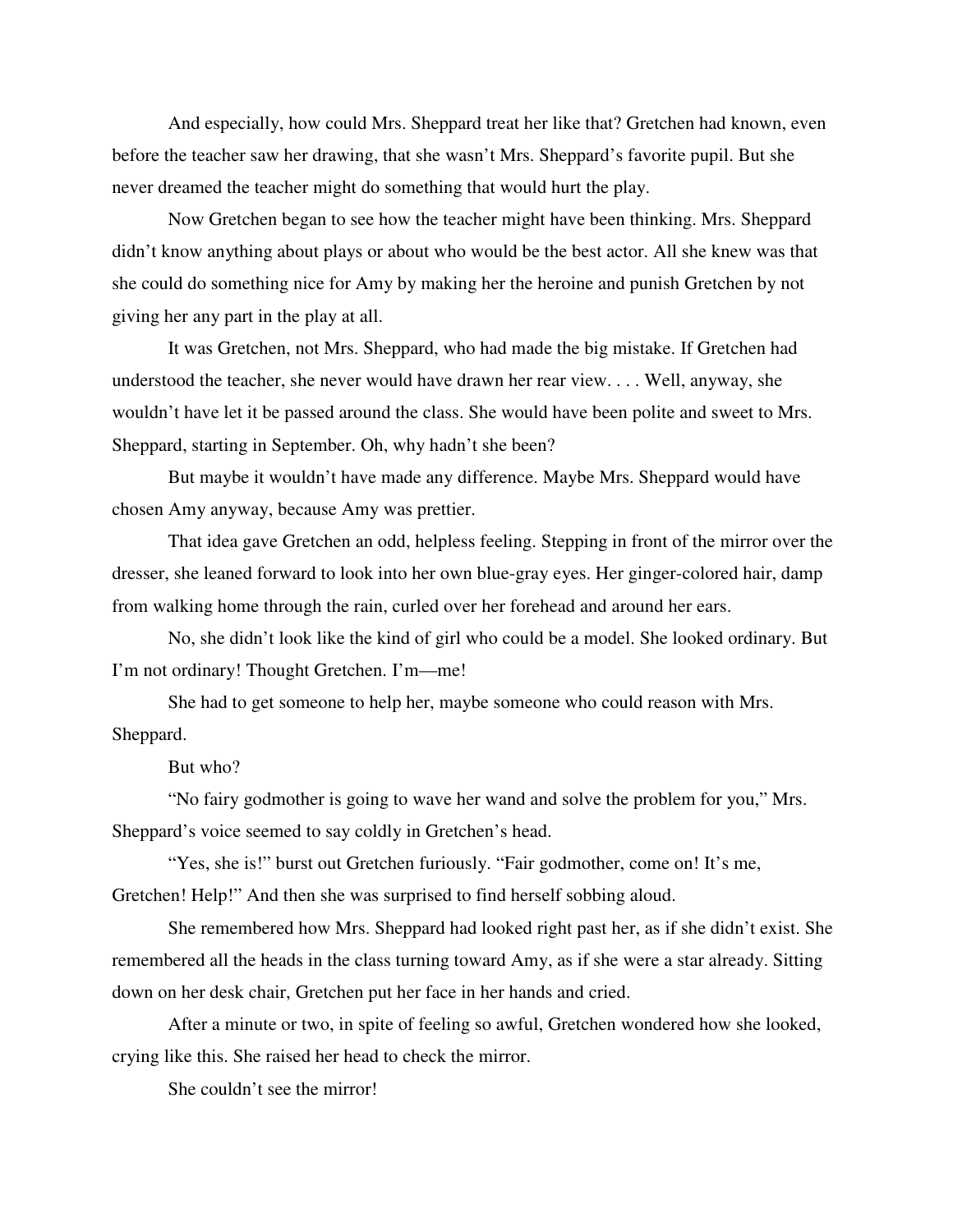Abruptly Gretchen stopped crying and sat up. She couldn't see the mirror because there was something in front of it. A fuzzy image, like an out-of-focus picture from a movie projector, had appeared in the middle of Gretchen's room. It looked more solid than a movie, although Gretchen could see the outline of her dresser behind it.

"Errora to the rescue!" shouted a high, faraway voice.

 Gretchen wiped tears from her cheeks with the back of her hand. Blinking, she watched the picture grown sharper. It was a small, round-faced woman, no taller than Gretchen. Her baggy, drab blue skirt flapped around her ankles, and her baggy, drab blue jacket was rolled up at the sleeves. Her hair was pulled back in a bun and topped with a blue visored cap, and she carried something that looked like a calculator.

 Smiling as if she were very pleased with herself, the woman said, "Agent Errora, designated representative to Sector 87. It is hoped that service can be rendered."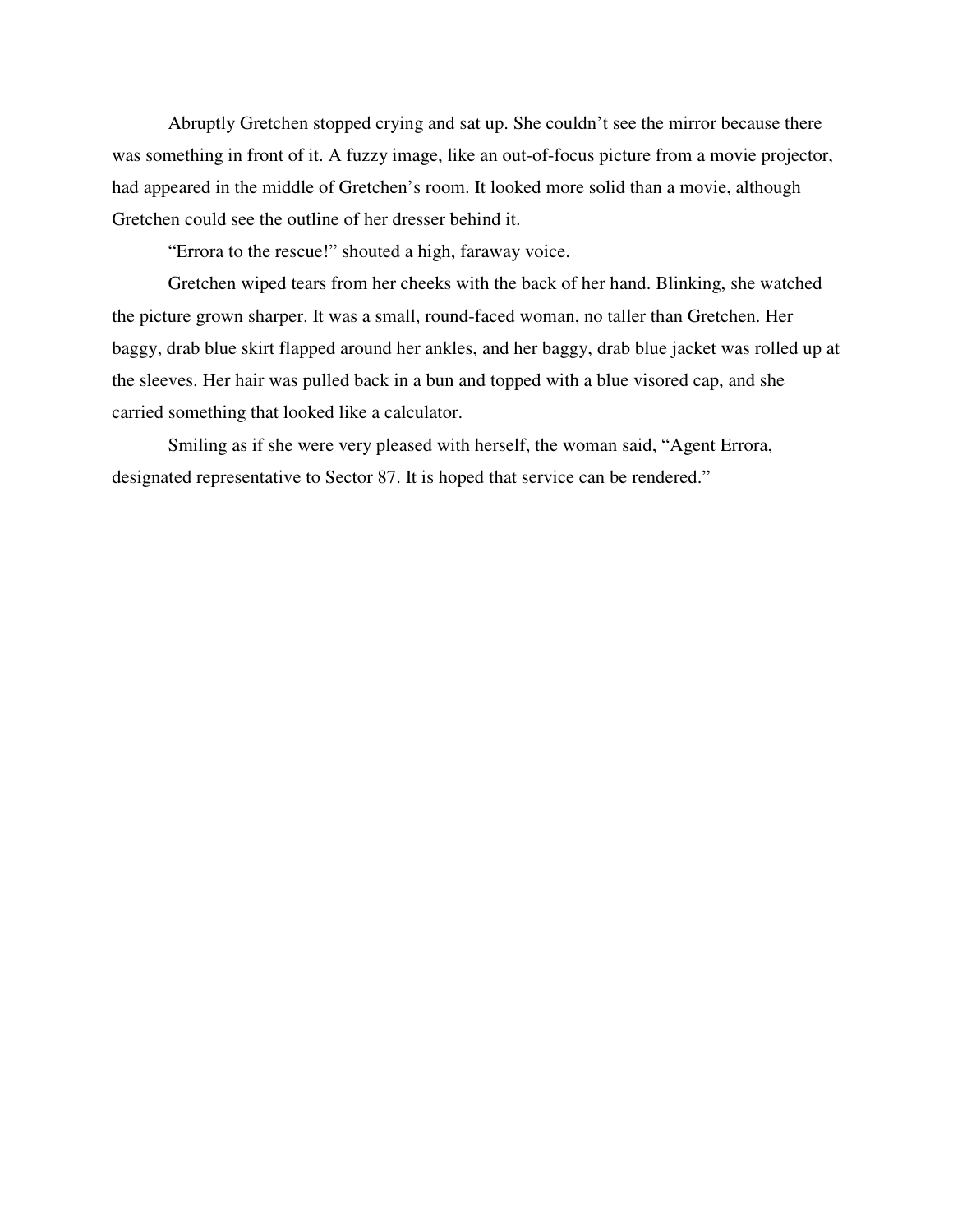## **3. Errora to the Rescue**

 Gretchen stared. At first she thought that somehow, without a TV set, she must be seeing a TV picture. She knew it was possible to hear a radio station without a radio if you had braces on your teeth.

But Gretchen didn't have braces.

 This little woman was dressed sort of like a mail carrier. Did the postal service have a special TV sender?

 The woman cleared her throat. "This is Sector 87, isn't it? Aren't you the girl Gretchen?" There was a note of anxiety in her voice.

"How—how did you know my name?" Gretchen felt silly, talking to a TV picture.

 "How?" The woman looked surprised. "You identified yourself in your call." She pushed a button on her calculator-like thing.

 Gretchen heard a scratchy voice—could that be *her* voice? "Fairy godmother, come on! It's me, Gretchen!"

"And I, Errora, was on duty—so here I am." The little woman smiled uncertainly.

 So this person (Errora?) had somehow overheard Gretchen. Maybe she had seen her crying, too. Gretchen felt her face burn. "It was none of your business."

 "None of my—!" Errora looked crushed. Her lower lip began to tremble. "You don't want me to render assistance after all?"

 Gretchen was afraid Errora might start crying, too. "I didn't mean that," she said hastily. "But—"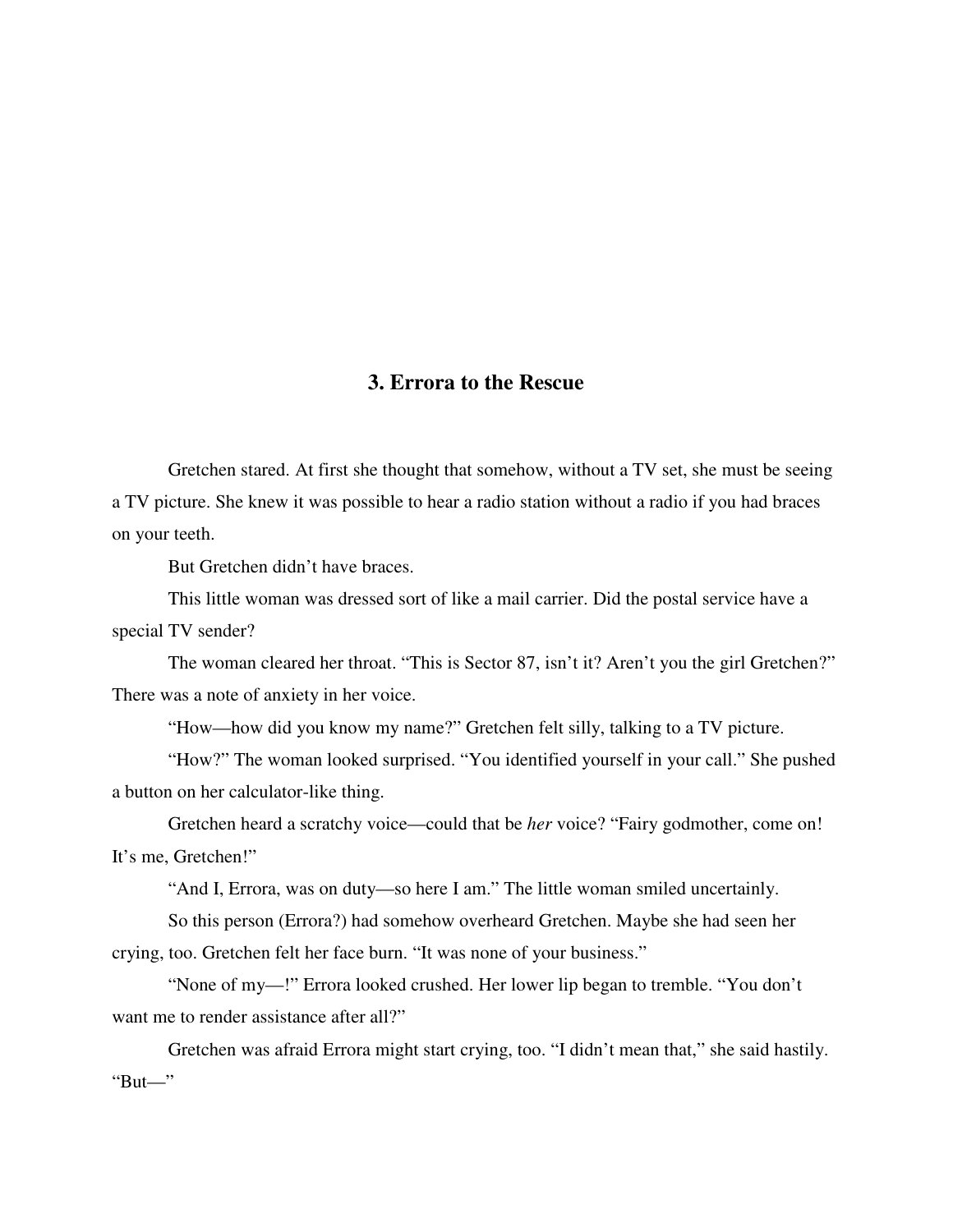"Well, then." Errora gave a happy sigh. "Here I am, ready to assess your situational obstacles and fix everything up just dandy—I mean, apply measures of a corrective nature, utilizing the resources of my Enchantulator." She waved the calculator-like object.

 "That's very nice of you," said Gretchen. She hesitated. Could Errora have escaped from a mental hospital? Maybe that's why her uniform was too big for her—maybe it was really a guard's uniform. Gretchen noticed the insignia sewn on Errora's sleeve and on the front of her cap: a sparkling wand. She had gone to a lot of trouble to make Gretchen think she was her fairy godmother.

 Anyway, it would hurt to tell her what Gretchen's problem was. "I don't think anyone can do anything for me, though. Mrs. Sheppard loves Amy and hates me, and she's already picked Amy for the best part in the play."

 "Yes? Please continue." Errora spoke in an important tone. "I must become aware of all the relevant factors before I can assess your situational obstacles."

 "Well . . ." Gretchen didn't know what good it would do, but at least someone wanted to listen to her. "You see, every year the fifth grade in my school puts on a play. And there's a new girl in my class, Amy, with long blonde hair. Everyone thinks she's so wonderful. . . ." As Gretchen told her story, she began to tremble again, felt like screaming again. ". . . and I've been waiting for the play ever since I was in kindergarten! It's not fair!" Her last words came out with a squeak.

 Errora had been listening intently, fiddling with the keys on the thing she called her Enchantulator. Now she announced, "Problem: rival with long blonde hair. Solution—just a minute." She punched one more key and peered at the display window. "Solution: abbreviatize." She smiled triumphantly at Gretchen.

"Do what?" asked Gretchen blankly.

 "Yes! Cut Amy's hair. Then her power will be broken, and your teacher will reassign her part in the play to you."

Errora was crazy, no doubt about it.

 Still, Gretchen liked the idea of scissors shearing off Amy's long blonde hair. "But she'd never let me do it."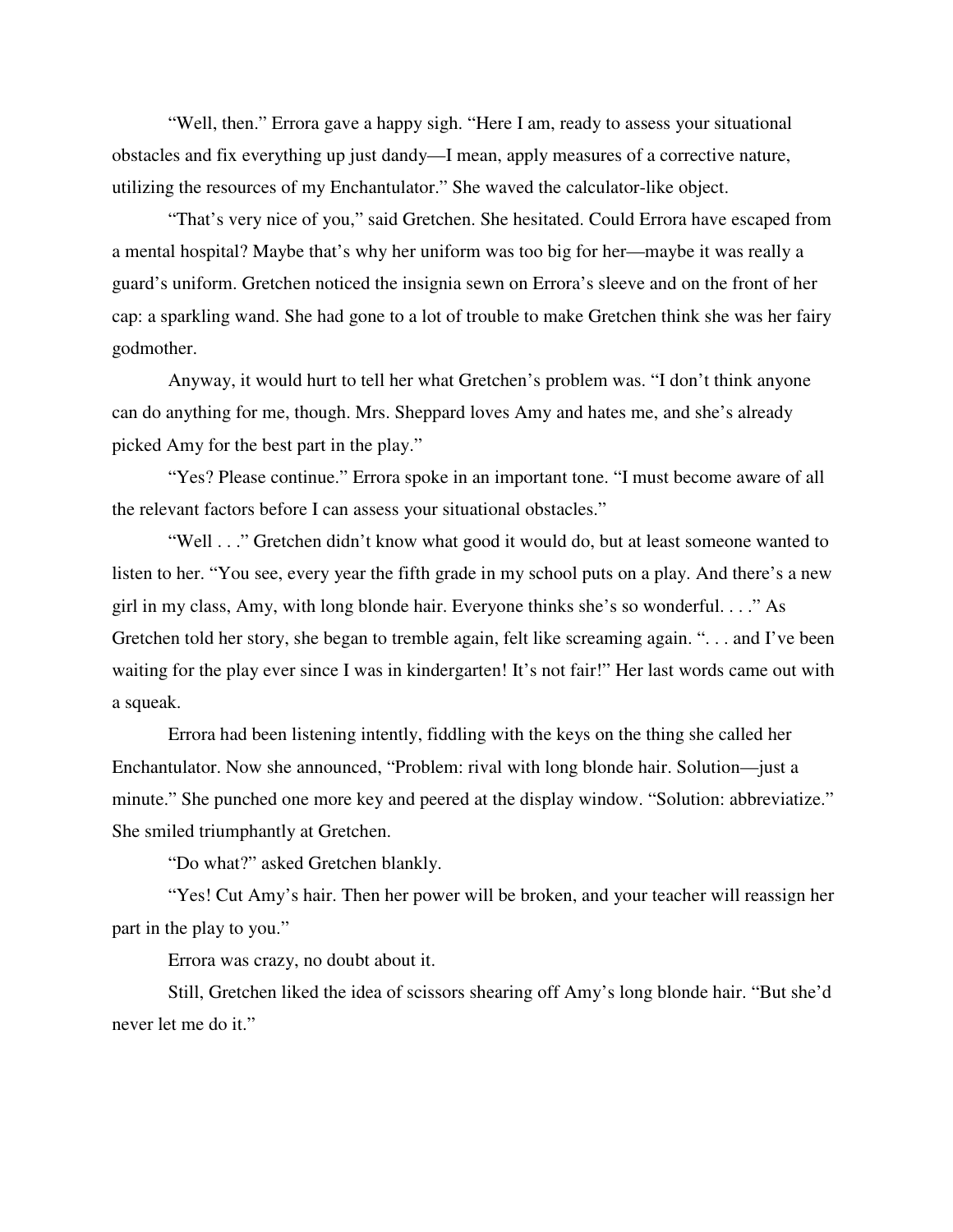Errora smiled patiently. "You don't have to do anything. Your problems are currently assigned to me and will be solved with the programmatic resources of my Enchantulator. All I need is a pictorial representation of your rival."

 "A picture of Amy? But I don't—" Gretchen paused, remembering the newspaper picture of Amy. It would probably be in this morning's paper, on the floor beside the rocker in the kitchen.

It couldn't hurt to let Errora try.

"Hold on." Gretchen dashed out of her bedroom.

 Her mother, feeding Jason in his high chair, gave her a grateful look as Gretchen picked up the newspaper. "Thanks, darling. I'm glad I didn't have to ask you to do that."

 Gretchen smiled sweetly and carried the paper to the garage, pausing to tear out Amy's picture. Then she ran back through the kitchen and up to her bedroom again.

 "Very good," said Errora, looking closely at the picture. "Just hold it up at arm's length in a stable manner"—she held up her own baggy-sleeved arm—"and relax while I chant."

 Breathless, Gretchen sat down on her bed and watched Errora thrust the Enchantulator out toward Amy's picture. A beam of light shone from the edge of the instrument, playing back and forth across Amy's waist-length hair. Errora chanted,

> Although heretofore exhibiting hair of a lengthy nature, She will be compelled to accept a certain curtailment. And furthermore, She will experience a diminished function of influence.

 What is she saying? wondered Gretchen. It sounded like English, but she couldn't understand half the words.

 The beam of light flicked out. "Finalized," said Errora in a satisfied voice. "No, don't thank me now. I'll come back tomorrow at the same time for a debriefing."

 "Wait." Gretchen had a lot of questions to ask Errora, beginning with how she got into Gretchen's room. Besides—"I can't come right home from school! I have ballet class tomorrow afternoon."

But Errora was gone, as if someone had switched off a projector.

Or—as if Gretchen had just awakened from a dream.